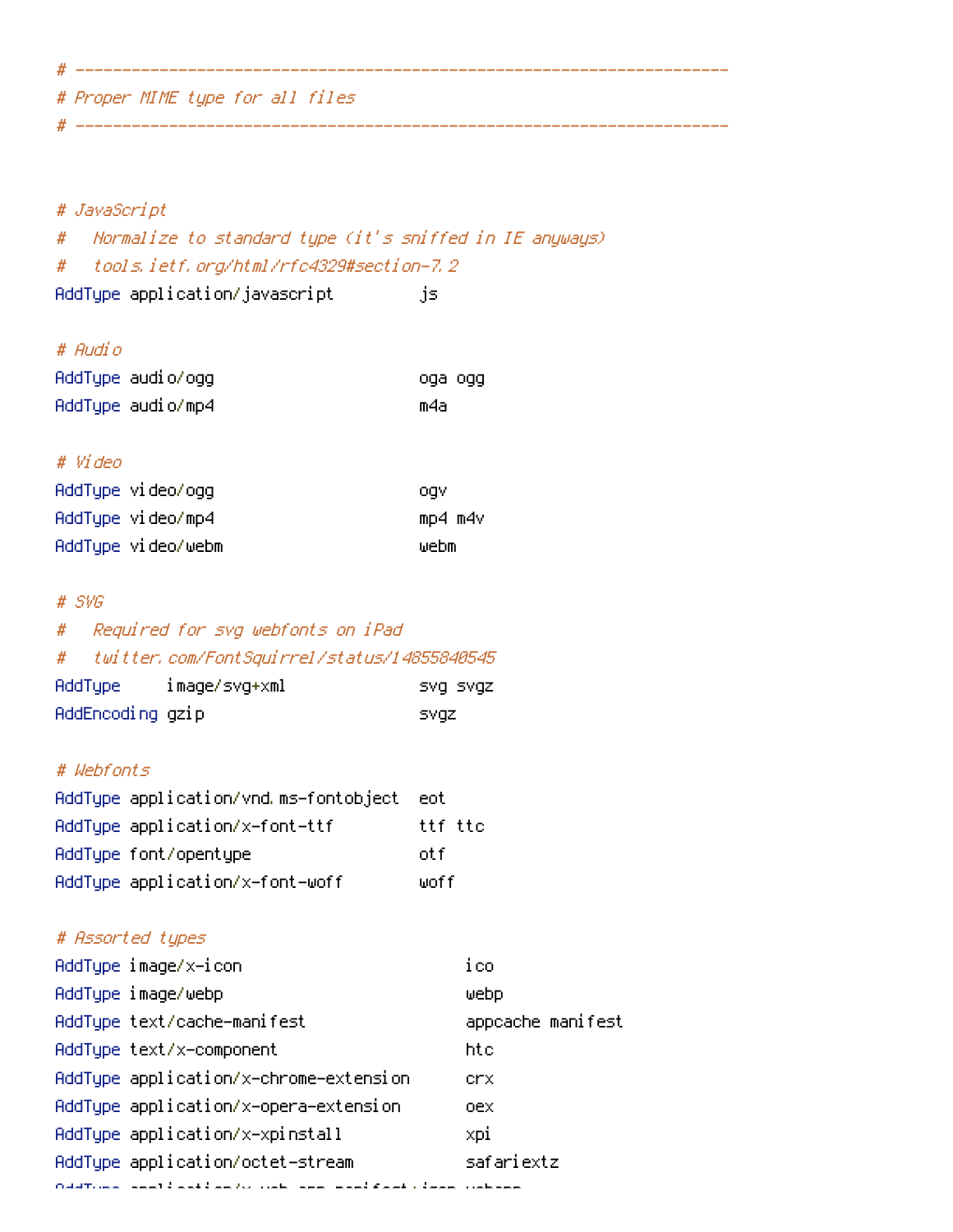AddType application/x-web-app-manifest+json webapp AddType text/x-vcard vcf

# ---------------------------------------------------------------------- # Caching  $\#$  -------------<IfModule mod\_expires.c> ExpiresActive on ExpiresDefault "access plus 0 seconds" # CSS ExpiresByType text/css "access plus 0 seconds" # Data interchange ExpiresByType application/json "access plus 0 seconds" ExpiresByType application/xml "access plus 0 seconds" ExpiresByType text/xml "access plus 0 seconds" # Favicon (cannot be renamed!) and cursor images ExpiresByType image/x-icon "access plus 1 week" # HTML components (HTCs) ExpiresByType text/x-component "access plus 1 month" # HTML ExpiresByType text/html "access plus 0 seconds" # JavaScript ExpiresByType application/javascript "access plus 0 seconds" # Manifest files ExpiresByType application/x-web-app-manifest+json "access plus 0 seconds" ExpiresByType text/cache-manifest "access plus 0 seconds" # Media ExpiresByType audio/ogg "access plus 1 month" ExpiresByType image/gif "access plus 1 month" ExpiresByType image/jpeg "access plus 1 month" ExpiresByType image/png "access plus 1 month" ExpiresByType video/mp4 "access plus 1 month" ExpiresByType video/ogg "access plus 1 month" ExpiresByType video/webm "access plus 1 month" # Web feeds ExpiresByType application/atom+xml "access plus 1 hour" ExpiresByType application/rss+xml "access plus 1 hour" # Web fonts ExpiresByType application/font-woff "access plus 1 month" ExpiresByType application/vnd.ms-fontobject "access plus 1 month"

ExpiresByType application/x-font-ttf "access plus 1 month"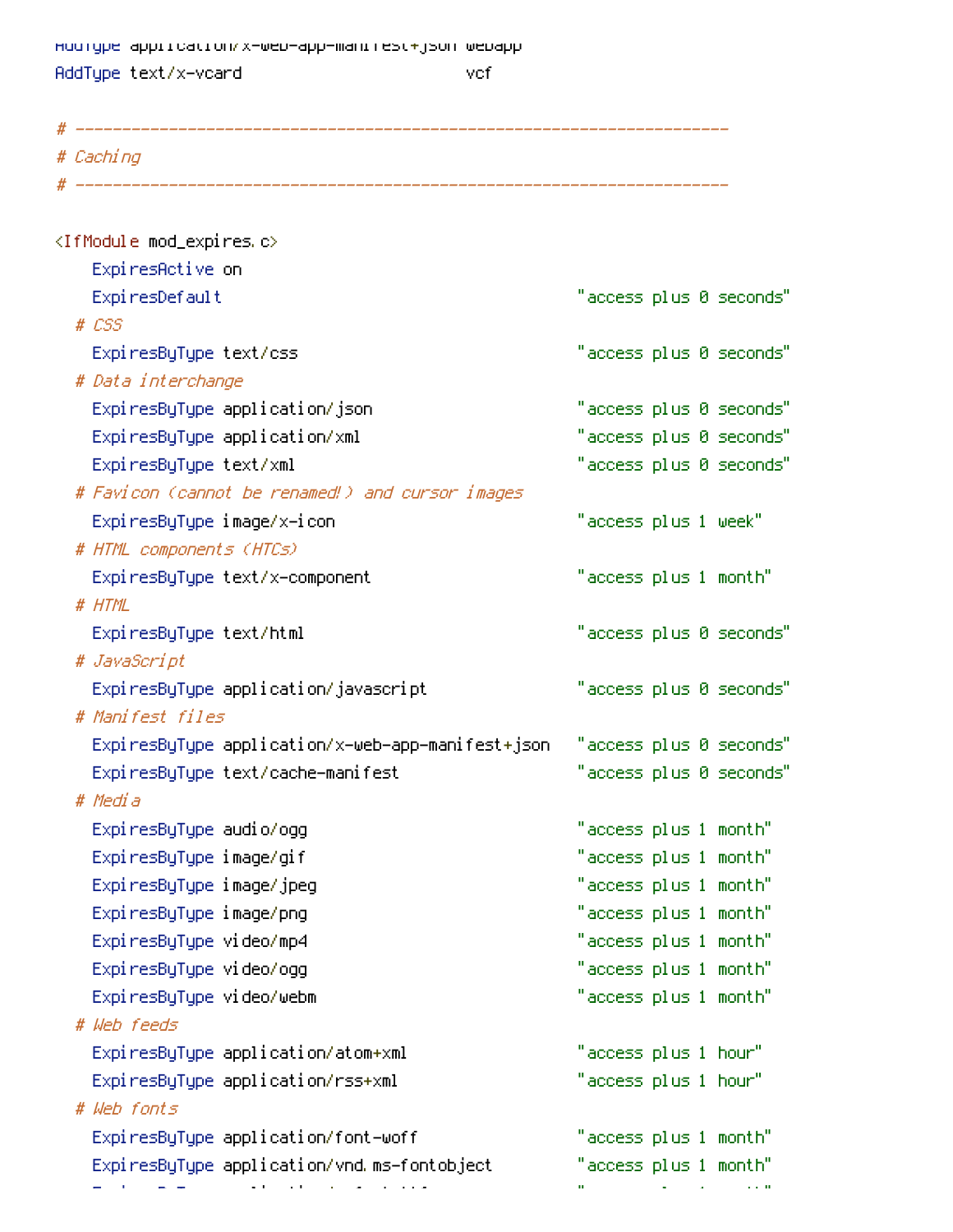ExpiresByType application/x-font-ttf "access plus 1 month" ExpiresByType font/opentype "access plus 1 month" ExpiresByType image/svg+xml "access plus 1 month" </IfModule> # ---------------------------------------------------------------------- # Gzip compression # ---------------------------------------------------------------------- <IfModule mod\_deflate.c> <IfModule mod\_filter.c> AddOutputFilterByType DEFLATE application/atom+xml \ application/javascript \ application/json \ application/rss+xml \ application/vnd.ms-fontobject \ application/x-font-ttf \ application/x-web-app-manifest+json \ application/xhtml+xml \ application/xml \ font/opentype \ image/svg+xml \ image/x-icon \ text/css \ text/html \ text/plain \ text/x-component \ text/xml </IfModule> </IfModule> <IfModule mod\_rewrite.c>  $\triangleleft$  fModule mod\_negotiation.c> Options -MultiViews </IfModule> RewriteEngine On

# Redirect Trailing Slashes... RewriteRule ^(.\*)/\$ /\$1 [L,R=301]